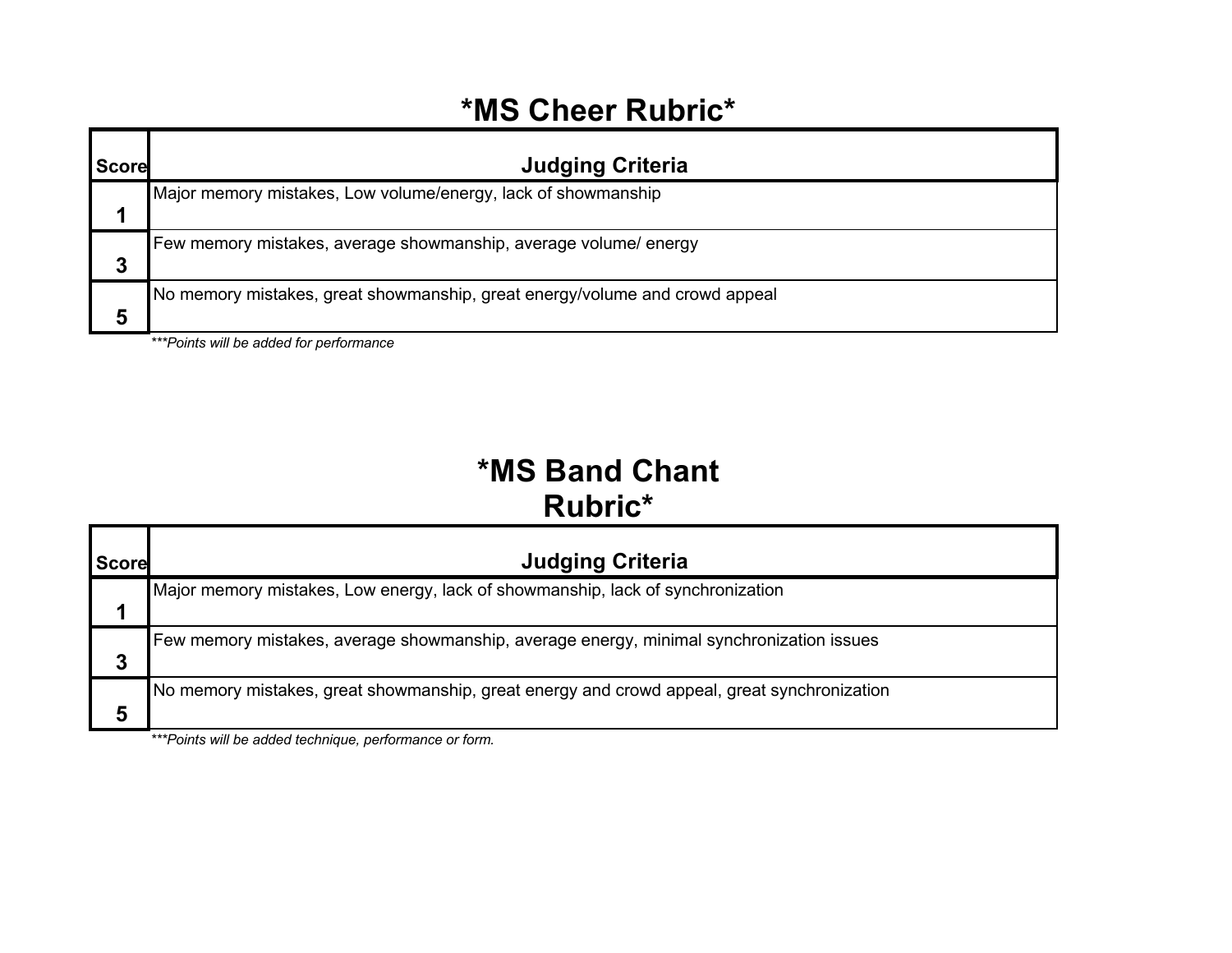#### **\*MS Performance Rubric\***

| <b>Score</b> | <b>Judging Criteria</b>                                                                                                                                                                                                                                                       |
|--------------|-------------------------------------------------------------------------------------------------------------------------------------------------------------------------------------------------------------------------------------------------------------------------------|
|              | Poor crowd effective showmanship and lacks eye contact. Lacks sideline appropriate energy level and lacks<br>smile/appropriate facial expressions. Lacks crowd response/participation. Below average voice, lacks inflection, and<br>pace. Lacks confidence.                  |
|              | Average crowd effective showmanship and eye contact. Average sideline appropriate energy level and displays<br>average smile/appropriate facial expressions. Average crowd response/participation. Average voice, inflection, and<br>pace. Executes average confidence.       |
|              | Good crowd effective showmanship and eye contact. Sideline appropriate energy level and maintains consistent<br>smile/appropriate facial expressions. Encourages crowd response/participation. Good voice, good inflection, and<br>controlled pace. Executes some confidence. |

*\*\*\*Points will be added technique, performance or form.*

## **\*MS Group Stunt Rubric\***

| <b>Score</b>            | Judging<br>Criteria     |
|-------------------------|-------------------------|
| 1                       | Thigh stand             |
| $\overline{2}$          | Shoulder sit            |
| $\boldsymbol{3}$        | Prep                    |
| $\boldsymbol{4}$        | Prep press to extension |
| $\overline{\mathbf{5}}$ | Straight up extension   |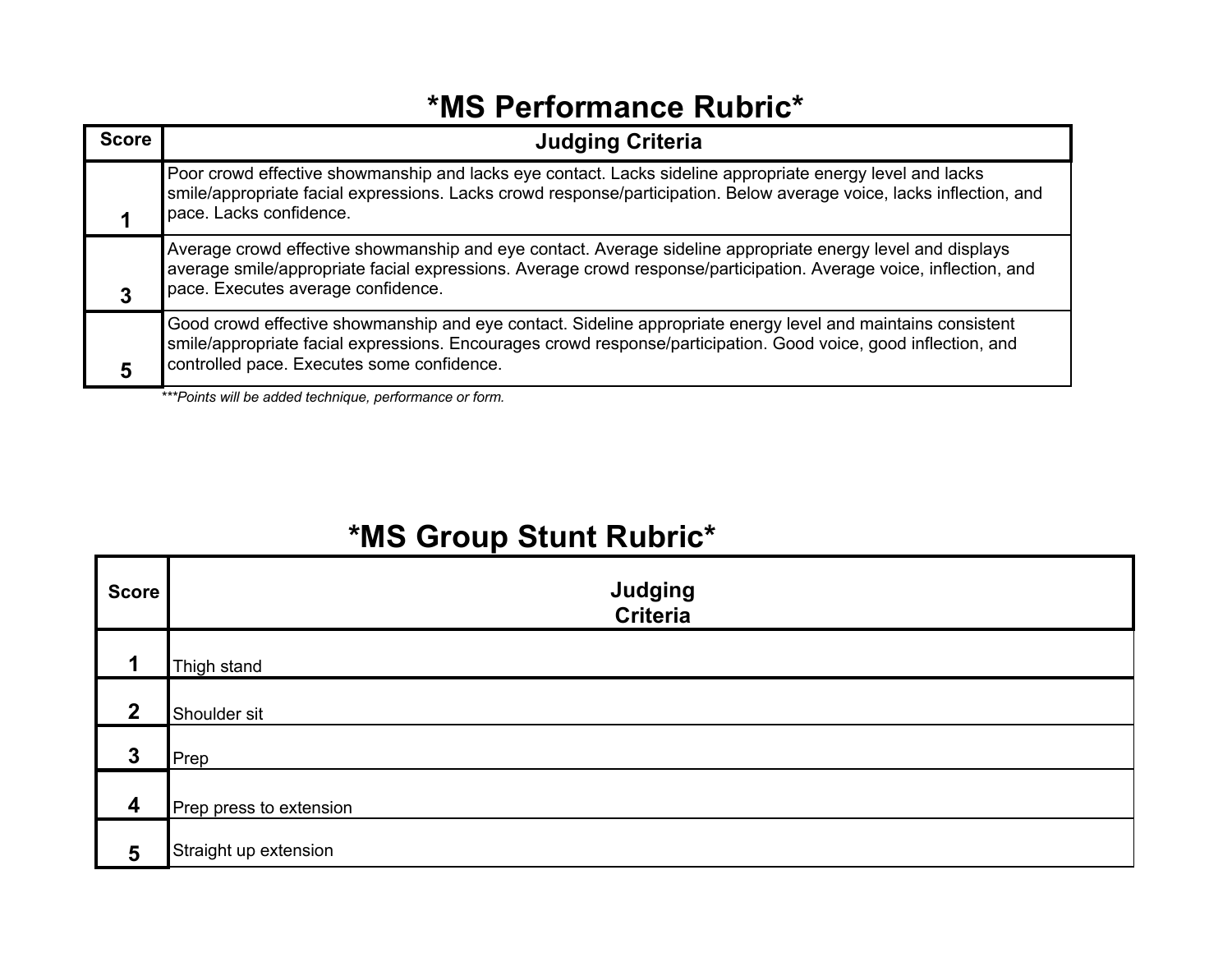## **\*MS Jump Rubric\***

| <b>Score</b> | Judging<br><b>Criteria</b>                                                                  |
|--------------|---------------------------------------------------------------------------------------------|
|              | Below level, poor jump technique, bent legs, flexed toes, feet apart on landing, timing off |
| 3            | Level jumps, average jump technique, flexed toes, feet apart on landing, poor timing        |
| 5            | Level jumps, average jump technique, pointed toes, landing with feet together, good timing  |
|              | Above level jumps, good jump technique, pointed toes, landing with feet together            |

*Note: Technical difficulties can include: toes flexed, not level, landing apart, poor motion execution.*

## **\*MS Running Tumbling Rubric\***

| <b>Score</b> | Judging<br><b>Criteria</b>                    |
|--------------|-----------------------------------------------|
|              | <b>RO Back Handspring</b>                     |
|              | RO Back Handspring Series (3) or RO Back Tuck |
|              | <b>RO Back Handspring Back Tuck</b>           |
|              | RO Back Handspring Layout OR Layout step out  |
|              | <b>RO Back Handspring Full</b>                |

*\*\*\*Points will be added or subtracted for poor technique, performance or form.*